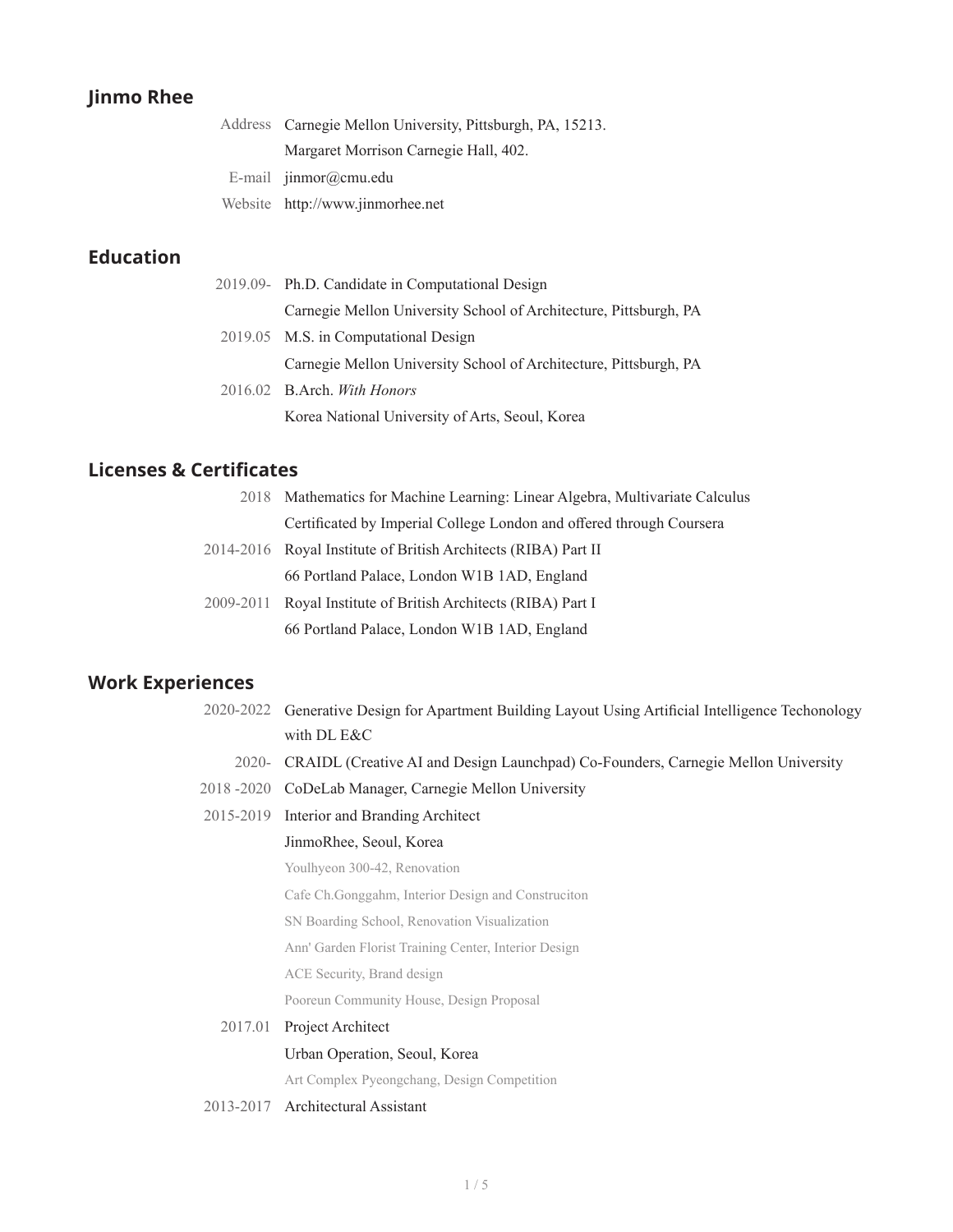#### SSWA Architects, Seoul, Korea

Jang's house in Sindang-dong Community Center Renovation: Gongreung 1, Wolgye 1, Siheung 5 Gasan Cultural Community Center Folly Park of Geumcheon Park Renovation Han River Architectural Imagination Exhibition Hado Elderly Welfare Center, Design Competition (Winning) House of Yeesang, Cultural Space in Memory of Poet Yeesang 2015.07 Project Manager, Architectural Assistant ArchiWorkshop, Seoul, Korea

> International Idea Competition of the Jamsil Sports Complex in Seoul Eunpyeong Residence for the Disabled Mapo Social Box Complex

## 2013.09 Architectural Assistant MLNP Architects, Seoul, Korea Kazakhstan Astana Tower

## **Teaching Experiences**

|           | 2019.09- Studio Instructor / Graduate Instructor                     |  |  |
|-----------|----------------------------------------------------------------------|--|--|
|           | Carnegie Mellon University School of Architecture, Pittsburgh, PA    |  |  |
|           | Generative Systems for Design (68-702)                               |  |  |
|           | Introduction to Artificial Intelligence in Design Studies (48-770)   |  |  |
|           | Scripting and Parametric Design (48-724)                             |  |  |
|           | Shaping Form at CMU Qatar (62-212)                                   |  |  |
|           | Descriptive Geometry (62-175)                                        |  |  |
|           | Fundamentals of Computational Design (62-275)                        |  |  |
|           | Architecture Design Studio: Foundation I (48-100)                    |  |  |
| 2017-2019 | <b>Teaching Assistant</b>                                            |  |  |
|           | Carnegie Mellon University School of Architecture, Pittsburgh, PA    |  |  |
|           | MSCD Pre-Thesis II (48-716)                                          |  |  |
|           | Digital Skill Workshop 2018 and 2019 (48-689)                        |  |  |
|           | Digital Media I and II (48-120, 48-125, 62-122, 62-123)              |  |  |
|           | Generative Modeling (48-783)                                         |  |  |
| 2013.04   | Instructor of Rhinoceros3D and Grasshopper Workshop                  |  |  |
|           | Ein Architects & Engineering, 181, Yangjaechun-ro, Gangnam-gu, Seoul |  |  |
| 2017.05   | Guest Speaker for Intermediate Design Studio, "Digital to Physical"  |  |  |
|           | Sookmyung Women's University, Seoul, Korea                           |  |  |
| 2017.05   | Guest Speaker for Advanced Design Studio, "Digital to Physical"      |  |  |
|           | Korea National University, Seoul, Korea                              |  |  |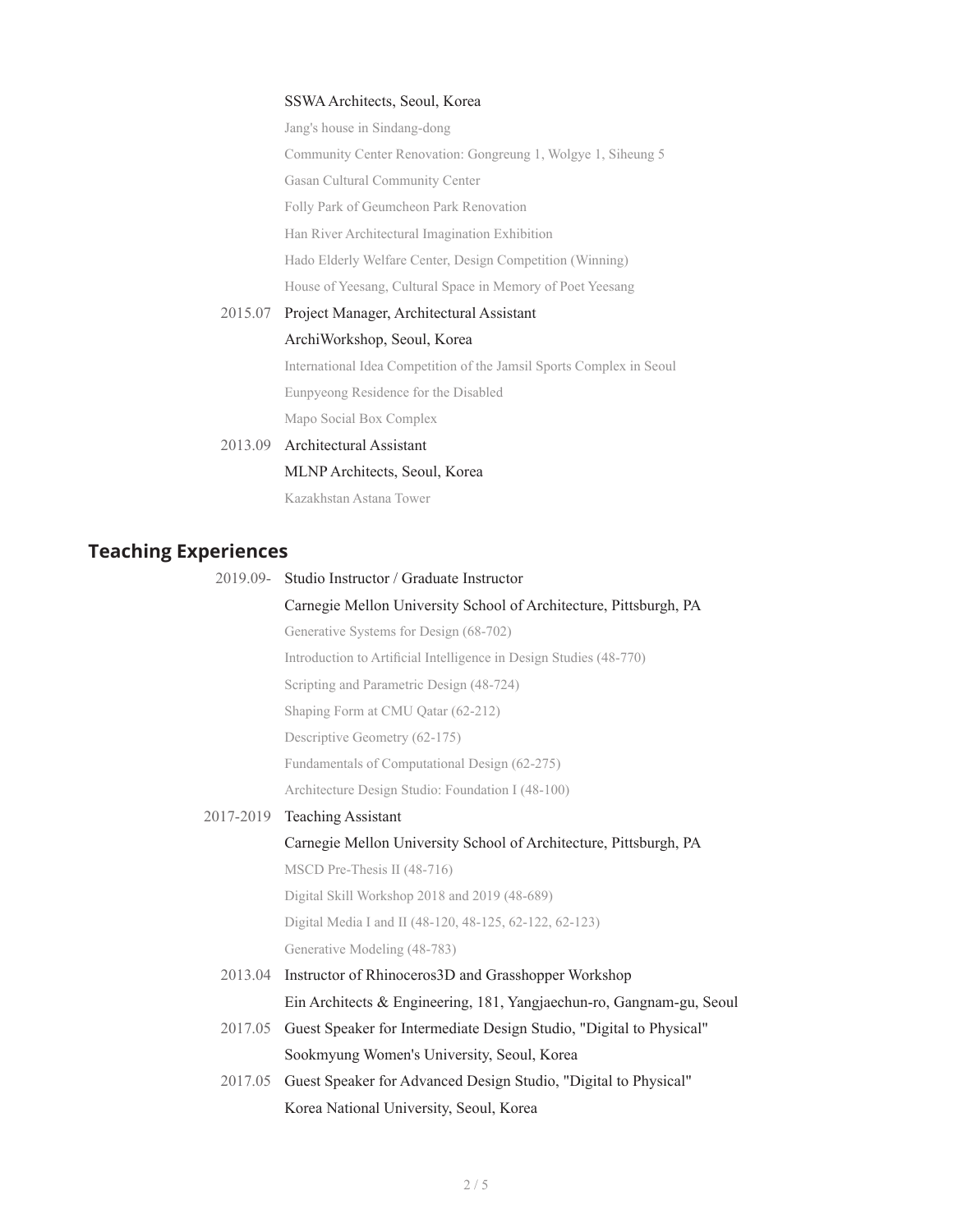#### **Publications**

- Papers 2022 Jinmo Rhee, Pedro Veloso, Ardavan Bidgoli, Manuel Rodríguez, "Bubble2Floor: A pedagogical experience with deep learning for floor plan generation" in *27th International Conference of the Association for Computer-Aided Architectural Design Research in Asia*  (CAADRIA), Austrailia (in process)
	- 2021 Jinmo Rhee, Pedro Veloso, "Type Investigation in the Form of High-rise Building Using Deep Neural Network" in *19th International Conference of CAAD FUTURES*
	- 2021 Jinmo Rhee, Pedro Veloso, Ramesh Krishnamurti, "Generative Design of Urban Fabrics Using Deep Learning" in *26th International Conference of the Association for Computer-Aided Architectural Design Research in Asia* (CAADRIA), Hongkong
	- 2021 Jinmo Rhee, "Implementing Diffusion-Limited Aggregation Algorithm to Space Planning: A Design Experiment for Planning Underground Plaza Using Multi-agent System" in in *Annual Conference of Architectural Institute of Korea*
	- 2020 Jinmo Rhee, Pedro Veloso, Ramesh Krishnamurti, "Integrating Building Footprint Prediction and Building Massing" in *25th International Conference of the Association for Computer-Aided Architectural Design Research in Asia* (CAADRIA), Bangkok
	- 2019 Jinmo Rhee, Jae-won Chung, "A Study of Automation of Housing Design Method Using Artificial Intelligence" in *Annual Conference of Architectural Institute of Korea* (Best Paper Awarded)
	- 2019 Jinmo Rhee, Jae-won Chung, "Applicability of Artificial Intelligence in Apartment Complex Design" in *Annual Conference of Architectural Institute of Korea*
	- 2019 Jinmo Rhee, Daniel Cardoso Llach, Ramesh Krishnamurti, "Context-rich Urban Analysis Using Machine Learning" in *Architecture in the Age of the 4th Industrial Revolution,*  eCAADe + SIGraDi, Porto
	- 2019 Pedro Veloso, Jinmo Rhee, Ramesh Krishnamurti, "Multi-agent Space Planning A literature review (2008-2017)" in *Hello Cultures*, CAAD FUTURES, Daejeon
	- 2016 Jinmo Rhee, "A study of Similar Quality of Transition Space between Korean Apartment House and Traditional House" in *Collections of Excellent Graduation Paper* (Architectural Institute of Korea)
	- 2011 Jiho Kim and Jinmo Rhee, "Computing Nature" in *Computing Aesthetics* v.18-no.4, Korea Information Processing Society
- Articles 2021 Jinmo Rhee and Pedro Veloso, "In Pursuit of Deep Architectural Desgin" in *Rumoer* #76 *Generative Design*, Building Techonology Study Association
- Books 2021 Chapter 5. Urban Form Analysis through Morphometry and Machine Learning, *Artificial Intelligence in Urban Planning and Design*, Elsvier (Publishing)
	- 2020 Jinmo Rhee, *Context-rich Urban Anlaysis Using Machine Learning,* Eliva Press
	- 2020 Jinmo Rhee, *Artificial Intelligence for Architecture,* Wooribook
	- 2020 Jinmo Rhee, *Architectural Artificial Intelligence*, Bookk
		- 3 / 5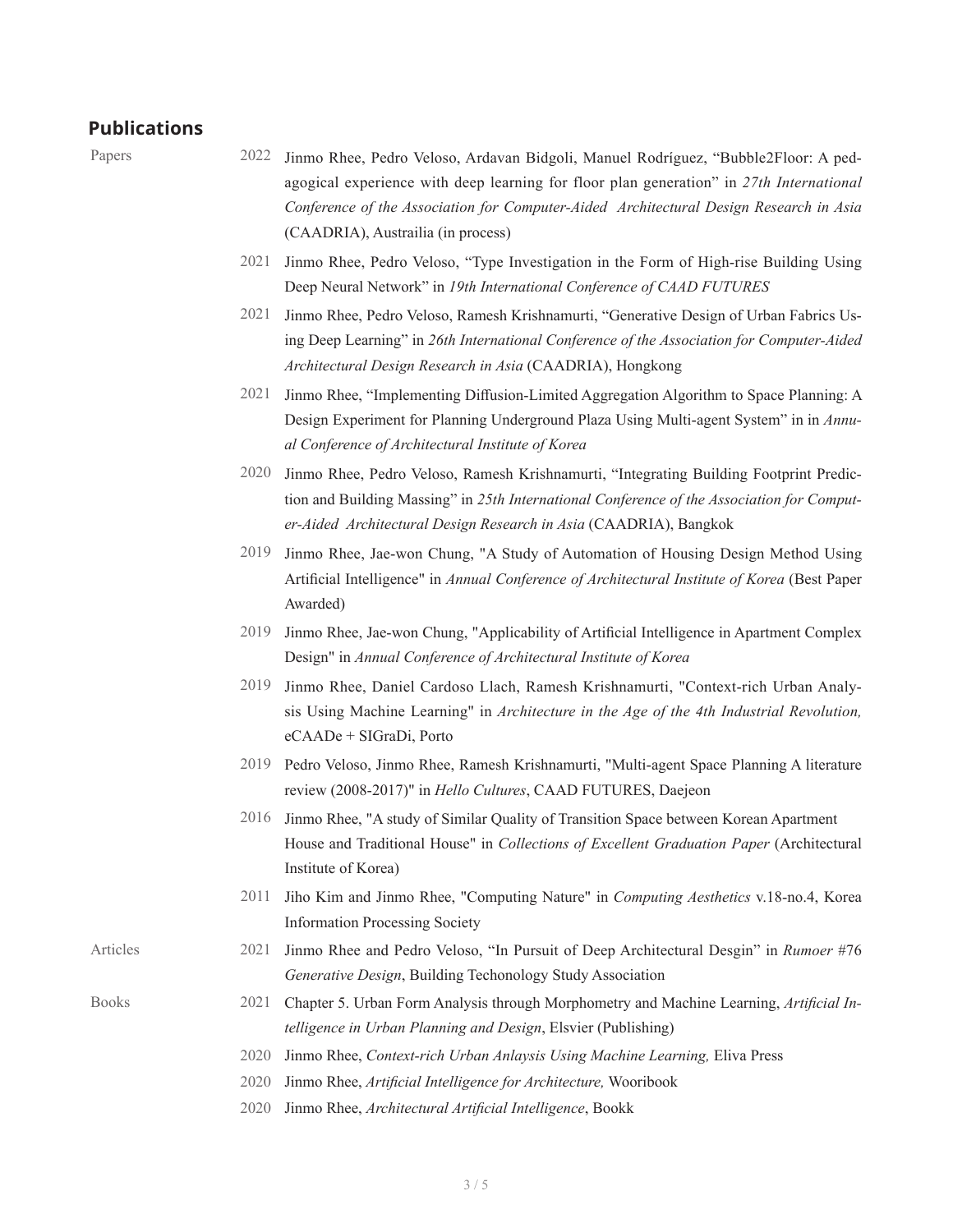|            | 2020    | Jinmo Rhee and Eddy Man Kim, Digital Media Series: Grasshopper, Amazon Kindle Pub-<br>lisher                                                                                                                                          |
|------------|---------|---------------------------------------------------------------------------------------------------------------------------------------------------------------------------------------------------------------------------------------|
|            | 2019    | Jinmo Rhee and Eddy Man Kim, <i>Digital Media Series: Rhinoceros</i> , Amazon Kindle Pub-<br>lisher                                                                                                                                   |
|            | 2016    | Jinmo Rhee, Rhino3D for Architecture, Wooribook                                                                                                                                                                                       |
| Exhibition | 2021    | Video work, "Rethinking Urban Form: Morphological Understanding of City Space through<br>Data", Video work, Austria Pavilion, Vennice Biennale                                                                                        |
|            | 2019    | Invited Artist, "Context-rich Urban Analysis and Generation Using Artificial Intelligence",<br>The 2nd Special Exhibition for Korean Student in America by Korean Institute of Architects,<br>Culture Station Seoul 284, Seoul, Korea |
|            | 2015    | "Skydium and Jamsil Sports Complex Renovation Master Plan", Korea National University<br>of Arts, Seoul, Korea                                                                                                                        |
|            | 2013    | Invited Artist, "Aesthetics of the Nature" Munji Culture Center, Seoul                                                                                                                                                                |
|            | 2013    | Entry Team Artisit, "REAL DMZ 2013" Art Seonjae, Seoul                                                                                                                                                                                |
| Invited    | 2021.11 | Guest Speaker for Graduate Seminar: Situating Research, "Anaysis of Urban Form Using                                                                                                                                                  |
| Lectures   |         | Artificial Intelligence"                                                                                                                                                                                                              |
|            |         | School of Architecture, Carnegie Mellon University                                                                                                                                                                                    |
|            | 2017.05 | Guest Speaker for Intermediate Design Studio, "Digital to Physical"                                                                                                                                                                   |
|            |         | Sookmyung Women's University, Seoul, Korea                                                                                                                                                                                            |
|            | 2017.05 | Guest Speaker for Advanced Design Studio, "Digital to Physical"                                                                                                                                                                       |
|            |         | Korea National University, Seoul, Korea                                                                                                                                                                                               |
| Panels     | 2021.09 | Discussion Panel for Exchange: AI in Design                                                                                                                                                                                           |
|            |         | School of Architecture, Carnegie Mellon University                                                                                                                                                                                    |

### **Academic Services**

- 2021 Session Chair, Urban Analytics, The Association for Computer-Aided Architectural Design Research in Asia (CAADRIA) Conference
- 2019 Reviewer, The Association for Computer-Aided Architectural Design Research in Asia (CAADRIA) Conference
- 2019 Reviewer, The Ibero-American Society of Digital Graphics (SIGRADI)
- 2021 Session Chair in Generative Design at *26th International Conference of the Association for Computer-Aided Architectural Design Research in Asia* (CAADRIA), Hongkong

#### **Patents**

- 2021 Media Control Device and System (Provisional Patent)
- 2018 Diagrammatic Image Dataset Generation with Neural Networks (Provisional Patent)
- 2018 Custom Generative Systems with Adaptation Mechanisms (Provisional Patent)

### **Honours and Awards**